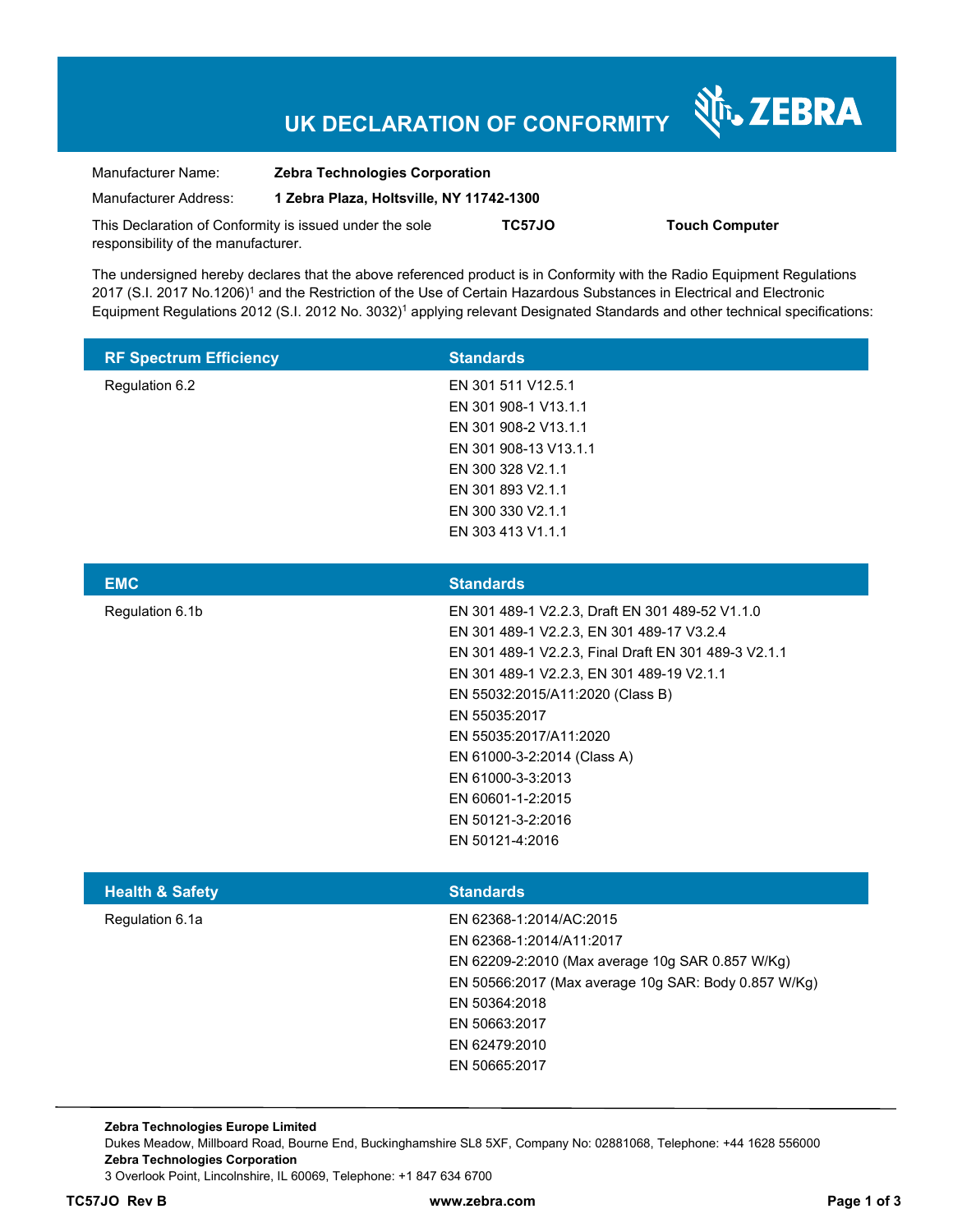

EN 62311:2008 EN 62311:2020 EN 62471:2008 (LED)

| <b>Environmental</b>                                                                                                   | <b>Standards</b>                   |
|------------------------------------------------------------------------------------------------------------------------|------------------------------------|
| Restriction of the Use of Certain Hazardous<br>Substances in Electrical and Electronic<br><b>Equipment Regulations</b> | EN 50581:2012<br>EN IEC 63000:2018 |

With regard to the Radio Equipment Regulations 2017 (S.I. 2017 No.1206)<sup>1</sup>, the conformity assessment procedure referred to in regulation 41(4)(a) and detailed in Schedule 2 has been followed.

 $^{\rm 1}$  As amended by applicable EU withdrawal legislation implemented at the time of issuing this declaration

#### **Signed on behalf of Zebra Technologies Corporation**

 $112$ 

*(Signature of authorized person)* Marco Belli Rev: B Sr. Manager, Regulatory **Date: 1 December 2021** Control of the United States of the Date: 1 December 2021 Place: Bourne End, UK